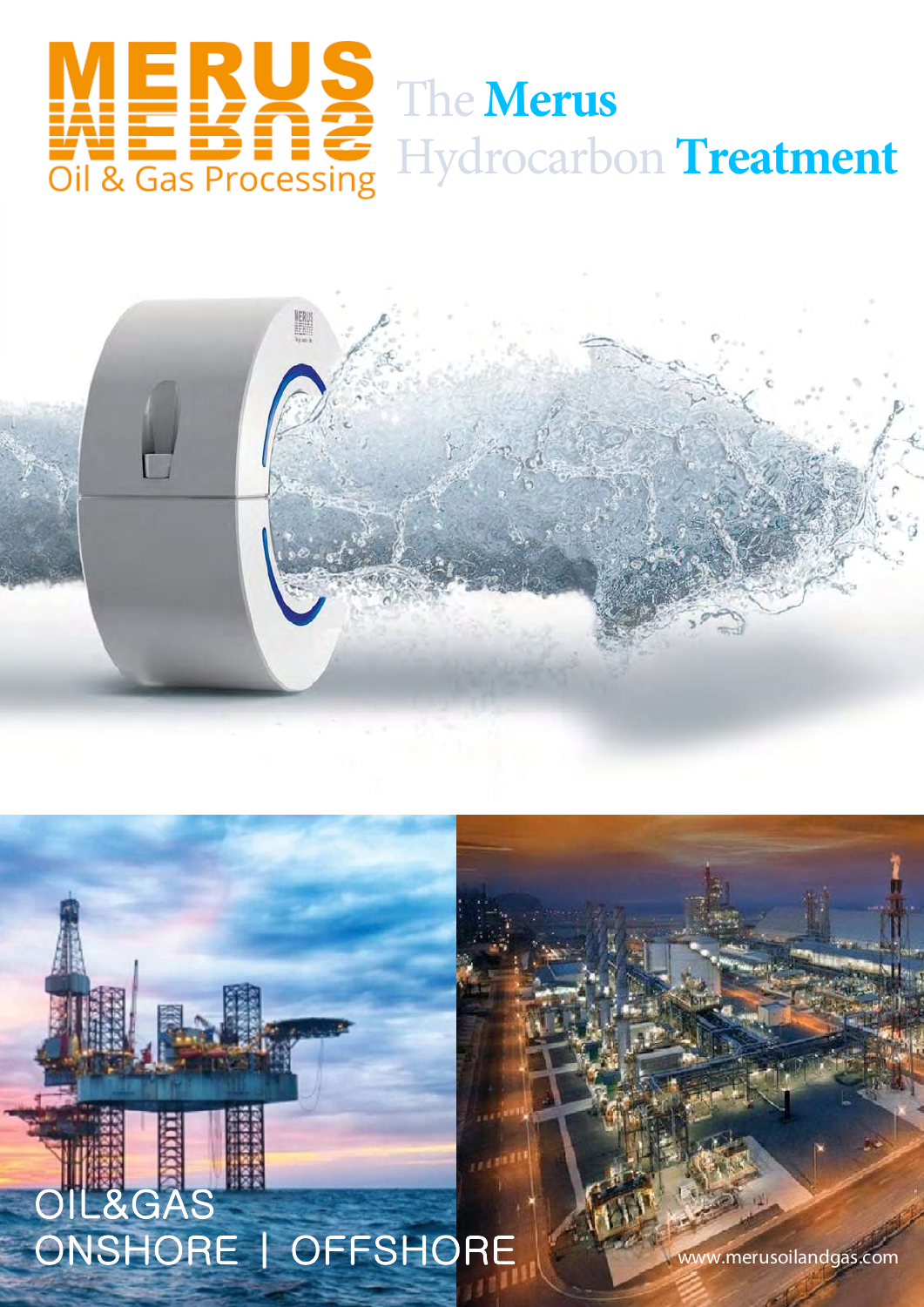# **The MERUS Down-Hole TOOL**

### **Technology to fight scaling, corrosion, fouling, waxing and emulsion in the pump tubing**

#### **Introduction and Product Specifications**

The Merus Down-Hole Tool consists of a sleeve, protecting the inside silver ring against the harsh environment down in the well. The carrier of the MERUS solution is out of Silver instead of the aluminium alloy used for the standard MERUS Rings due to the limited space in the well. Two locking rings are used to fix the sleeve on the tube.

The standard MERUS Down-Hole Tool for 2 7/8'' tubing has an inner diameter of 75 mm, an outside diameter of 107 mm with a total height of 126 mm. The steel sleeve is manufactured out of the same material as the tubing itself, generally J55. MERUS Down-Hole Tools for other tubing sizes or kinds of steel are available upon request.

The sleeve itself is not carrying the weight of the tubing nor is it in direct contact with the crude. This makes the installation a risk free, fast and convenient process.



#### **Performance and Evaluation**

Extensive tests and field trials revealed that MERUS Down-Hole Tools significantly reduce the accumulation of wax, thereby prolonging the cleaning cycles up to at least 2 to 4 times. Under favourable conditions, they keep the tubing entirely free of wax. Less wax in the tubing reduces the emulsion rate in the crude, the down time and keeps production stable.

The effect of MERUS against corrosion, even caused by SRB, is significant so that drastically reduced corrosion rates are observed after implementing the technology. (In average, it is lowered to 10% of the former rate, usually maintained below 1MPY at all times.)

While monitoring the efficacy of MERUS Down-Hole Tools, it has to be kept in mind that external factors and the conditions in the reservoir might also change the surveyed parameters. These external factors and conditions having an impact on the recorded data may include:

- change in chemical composition of the crude
- high fluctuation in down-hole oil pressure and flow characteristics

In order to ensure an objective observation of the solution, we recommend gathering all the available historical data of the wells. Maintenance cycles. changes in working conditions, down time and corrosion rates provide a very good and fast indication of the performance. Having this data filed and documented it is very easy to see the improvements due to MERUS solution.

#### **Installation**









1. Select a clean tidy section OF THE 2 7/8" pump tubing, outside diameter,  $\leq 74,5$ mm.

2. Use a 5mm Allen key to install the first locking ring 250mm above the tube thread.

3. Set the procesor on the tube, firmly to the locking ring.

4. Use the second locking ring for positioning and locking the processor.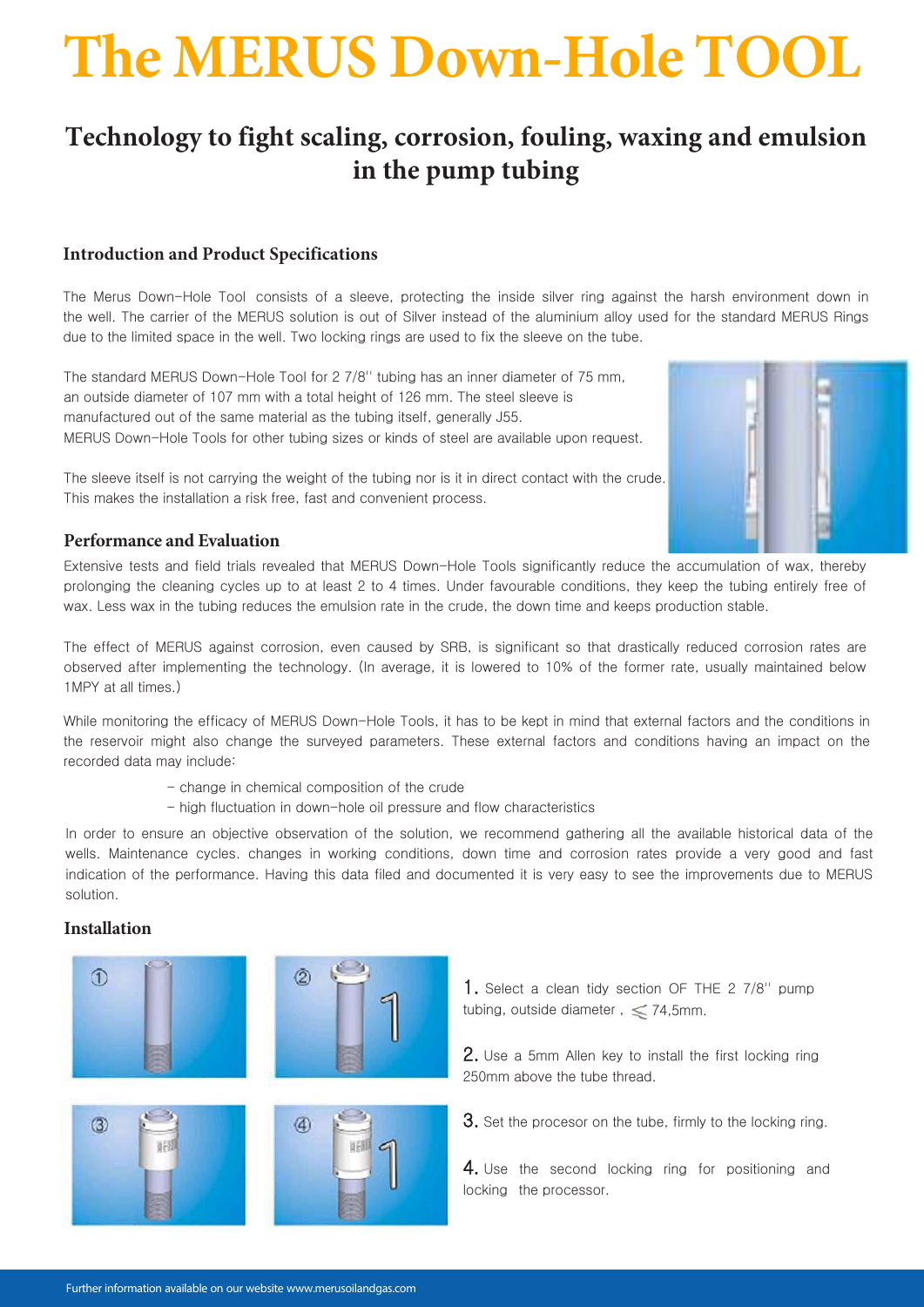#### **Notes**

Strong electrical fields might affect the charge on the MERUS Down-Hole Tools, and consequently reduce their performance. Avoid electrical welding within 5 meters spherical radius from MERUS Down-Hole Tools. If this cannot be prevented, please remove the MERUS Down-Hole Tools before the welding activity and re-install later again.

The MERUS Down-Hole Tool has only an effect on the crude downstream in flow direction. In order to protect most of the pipe, the tools must be installed as fast as possible down the hole/well.

#### **Lifetime and Warranty**

As long as there is no mechanical damage to the sleeve, the performance of MERUS Down-Hole Tools will not be affectedand it can be usedmultiple times. Unfortunate conditions and acts of nature like earthquake, thunderstorm etc. might be responsable for a decay of the performance of MERUS Down-Hole Tools and subdue the given results. (Costumer can judge the performance.)

MERUS offers two free checking and recalibrations within 5 yearsfor each device.

The factory warranty will expire under the following conditions:

- The Down-Hole Tool is disassembled without the manufacturer's
- permission
- The Down-Hole Tool is mechanically damaged

#### **MERUS Down-Hole Tool**

In any oil well a series of technical or chemical side effects are leading to problems in production and maintenance. Depending on the composition of the crude, the most common recurring problems are either wax formation or corrosion. Any kind of deposit on the internal surface of a pipe is creating turbulences in the streaming crude. These turbulences are a contributing factor to the build up of emulsion inside the crude on its way through the pipe work lessening the load in the separation plant.

Conventional methods to avoid or come up against these problems are for example: injecting steam, applying chemicals or do regular cleaning by mechanical wiring. All these methods do not only need a lot of energy and logistics, they also implicate immense costs. A scaled pipe does not only decrease daly output, it also has a negative impact on the efficiency of the complete equipment due to shutdown time for cleaning and repairs.

To counter these problems MERUS the German specialist for liquid treatment with its Green and Environment friendly methodology has developed solutions to reduce wax and corrosion problems in all crude lines like never seen before. In wells using a gas lift, the standard MERUS Rings can be installed at the surface directly on the gas line. The gas will carry the effect down the hole, minimizing corroosion, waxing and emulsion build up.

Considering that the majority of today's oil wells do not use a gas lift and the increasing need for sustainable solutions, the MERUS has engineered a special Down-Hole Tool, which can be installed directly on the tubing at nay depth in well itself.